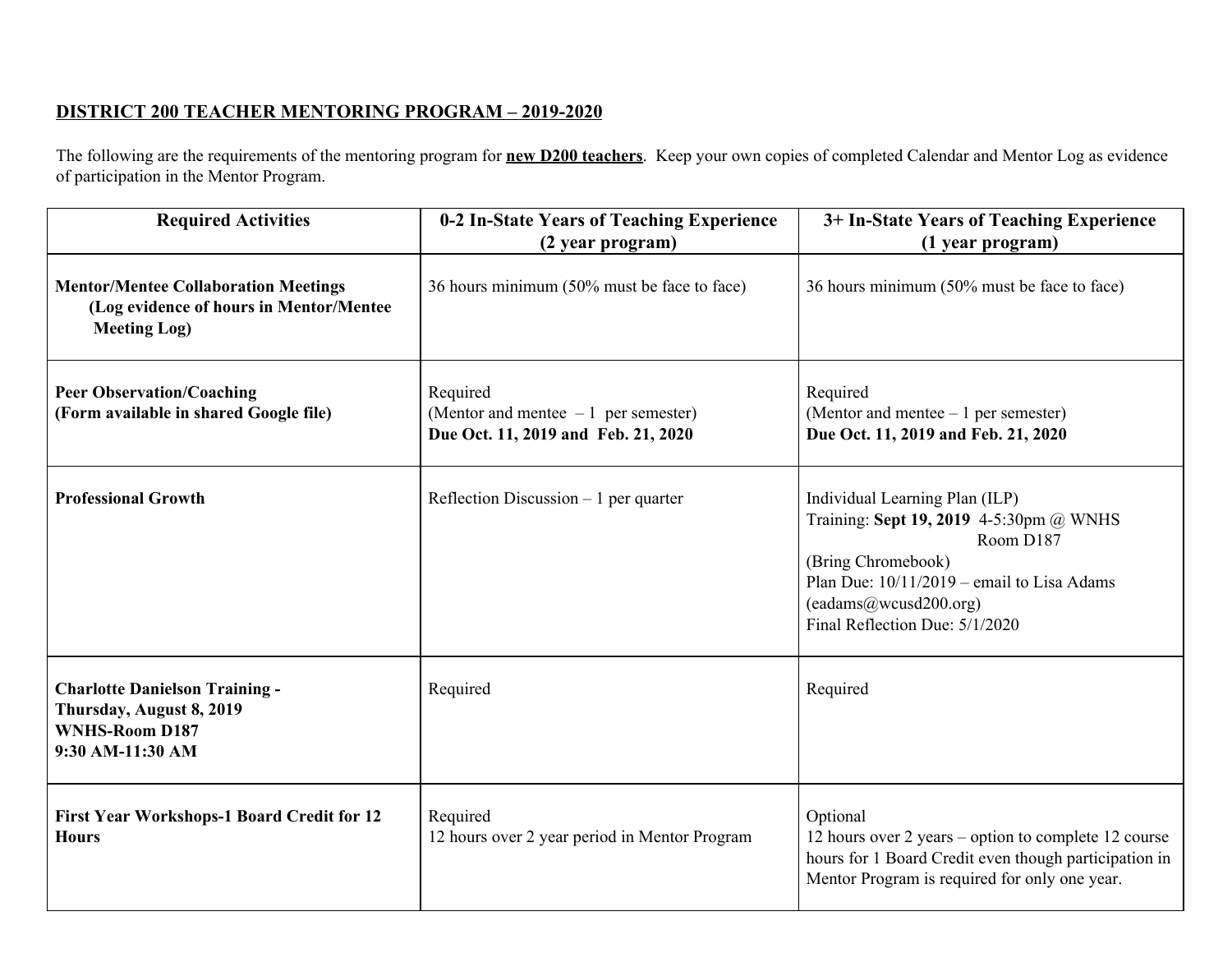## **DISTRICT 200 TEACHER MENTORING PROGRAM - 2019-2020**

## The following are the program requirements for **MENTORS of new D200 teachers**

| <b>Required Activities</b>                                                                                    | 0-2 In-State Years of Teaching Experience                                                                                                                                                                                                                                       | 3+ In-State Years of Teaching Experience                                                                                                                                                                                                                                        |
|---------------------------------------------------------------------------------------------------------------|---------------------------------------------------------------------------------------------------------------------------------------------------------------------------------------------------------------------------------------------------------------------------------|---------------------------------------------------------------------------------------------------------------------------------------------------------------------------------------------------------------------------------------------------------------------------------|
| <b>Mentor/Mentee Collaboration Meetings</b><br>(Log evidence of hours in Mentor/Mentee<br><b>Meeting Log)</b> | 36 hours minimum (50% must be face to face)                                                                                                                                                                                                                                     | 36 hours minimum (50% must be face to face)                                                                                                                                                                                                                                     |
| <b>Peer Observation/Coaching</b><br>(Form available in shared Google file)                                    | One time per semester<br>Due Oct. 11, 2019 and Feb. 21, 2020                                                                                                                                                                                                                    | One time per semester<br>Due Oct 11, 2019 and Feb. 21, 2020                                                                                                                                                                                                                     |
| <b>Professional Growth</b>                                                                                    | Mentee Reflection Discussion – once per quarter                                                                                                                                                                                                                                 | Individual Learning Plan Development<br>Assist mentee in developing, implementing and<br>monitoring professional goals<br>Training: Sept. 19, 2019 4-5:30pm @ WNHS<br>Room D187<br>Plan Due: 10/11/2019<br>Final Reflection Due: 5/1/2020                                       |
| <b>Mentor/Coaching Training Session</b>                                                                       | All mentors of new D200 teachers will attend a<br>mentor training session from 10:30 AM-11:00 AM,<br>have lunch with their mentee from 11:00 AM-12:00<br>PM at WNHS, and attend a work session in their<br>building with mentee from 12:00 PM-3:00 PM on<br>Friday, August 9th. | All mentors of new D200 teachers will attend a<br>mentor training session from 10:30 AM-11:00 AM,<br>have lunch with their mentee from 11:00 AM-12:00<br>PM at WNHS, and attend a work session in their<br>building with mentee from 12:00 PM-3:00 PM on<br>Friday, August 9th. |
| <b>Completion of Documentation</b>                                                                            | Due: May 1, 2020                                                                                                                                                                                                                                                                | Due: May 1, 2020                                                                                                                                                                                                                                                                |